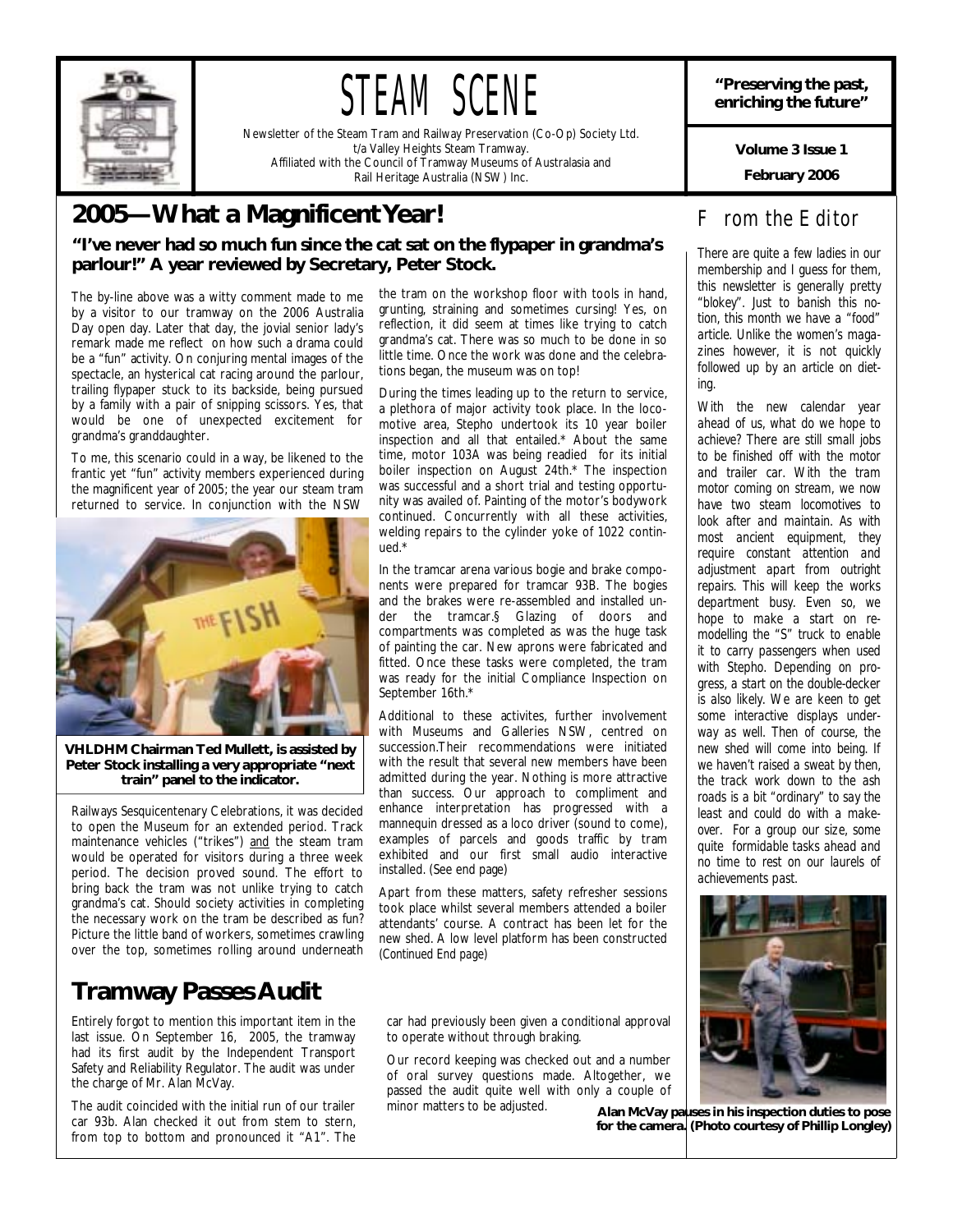### Page 2 **Steam Scene**

### **Railway Dining Menus—a guide to our changing tastes?**

*On browsing through some old railway refreshment room and dining car menus, it is interesting to see how our tastes have changed over the years. I thought it might be interesting to check out some of the "delights" of yesteryear and see what has survived into the present and what has not.* 



Quite a lot has been written about Railway Refreshment Rooms, Dining Cars and eating with the "Railways". Not much however, has been written about the actual food. Certainly the quality of the food, though occasionally praised has been more often criticized. Mark Twain, when traveling in Australia in the late 1800's, once quipped, "*Sheep dip is not fit to drink. However , if added to railway coffee it improves the flavour."* 

A refresh room in outback W.A. was legendary for is "cold pies and hot beer". But getting back to the topic, the type of food that appeared on menus. Some menu items have survived into present day, some leave one scratching one's head as to what they were whilst others make

you positively wince.

Perusing a menu for the Mudgee Refreshment Room for 1925, "Haricot Stew" is listed as an entrée. Haricot beans we are familiar with so at first I thought "A stew of beans? No. can't be right." On checking an old Common Sense Recipe Book and a dictionary, I found that "haricot" can also mean a ragout or stew of mutton or lamb with vegetables. In other words a "throw together". Now to have this as an entrée to a main course?...hmmm.

Moving to the main course, there was a choice of "*Roast sirloin of beef and horseradish, Roast lamb and mint sauce or roast mutton*." Roast lamb has certainly survived into present times and so has roast sirloin etc. if somewhat on the expensive side however, roast mutton? This was quite popular once but has now largely disappeared from the city butchery. One still comes across mutton occasionally in a country shop, usually as a pickled leg or the like. Mutton has a stronger flavour than lamb and unfortunately usually a stronger texture! Moving to the vegetables one could have either baked or boiled potatoes, cabbage and vegetable marrow. I don't have much trouble with either baked or boiled potatoes however my preference is for roast potatoes with a roast. The cabbage and vegetable marrow? Remembering my youth and early working life, vegetables were usually boiled for ½ hour whether they needed it or not! I still remember the smells (not aromas) around hotels in the 1950's. It was beer and cigarettes out front and boiled cabbage out the back ! Domestic cooks generally knew little better either. My grandmother used to say, "God sends the food and the Devil sends the cooks!" Marrow was usually cooked to a tasteless sog encased in a skin. A generous dowsing with salt and pepper together

with a dollop of butter was the best that could be done to inject a little flavour back into the unfortunate marrow. Cabbage suffered a similar fate. It is little wonder that regular cabbage seems mostly now to find its way into coleslaw. Seldom does one find it on a menu. Seems to me, little was cooked rapidly in the old days apart from water for the tea.

Moving right along to dessert. Here we find on the menu "*Steamed sultana pudding. Baked tapioca and banana custard*" These would have been cooked on the premises. No picking up a packet of custard or ready mixed pudding at the supermarket in those days. Baked tapioca (we used to call it "frogs-eyes") or tapioca pudding in general is something that has largely passed on into culinary oddity. I've had it not that long ago at home and really, I think it warrants a revival like the baked bread and butter pudding we now find regularly in "all-you-eat" restaurants.

Browsing over to the liquid refreshment area of the menu, beer, spirits and liqueurs are available but look at the wines! "*Hock, chablis, claret, port*—by the '*baby', pint or quart*" Chablis and port are well known to us today but the hock and claret? I remember having hock as a young man and admittedly my taste buds were still immature, however to me, hock would have passed as a substitute for white vinegar! I dare say one might be battling to find hock today. As for claret—this was virtually all that was available in red wines for common people. One still finds it today in casks but generally (and undeservedly), it is looked down upon when compared to a cabernet sauvignon or merlot blend. Mind you, wines have come a long way since 1925 and just as well. Most people in those days would have settled for a good cup of tea to accompany their meal.

All in all, for a slap-up three course meal, a tariff of Two Shillings was charged. Bearing in mind the rush and bustle of the Ref Room, to down such a meal in 20 odd minutes, was an indigestible feat in itself!

Moving on 30 years, we look at the dining car menu on the old "Ghan" c. 1956. For breakfast we have a selection of three cereals then we are offered "*Fried Fillet of Whiting"*. I have had fried fish for breakfast but not since I was a boy. I seem to think that fried fish for breakfast has fallen away from our palates. Alternatively, you could have, *"Grilled steak and egg" "Lamb's fry and bacon", "Bacon and egg", "Sausages"*. A serving of "*Mashed potatoes*" could be added to any of these. Most of these items have survived to present day palates, though I think most people find "Steak" first thing of a morning, a little heavy going.

At dinner time, we start off with "*Spanish Olives"* and "*Soup*" of the day. The "olives" nowadays probably have expanded into *antipasto* . *Barley broth*, probably very nice mid-winter but not something you would find on menus much today. *Boiled schnapper with parsley sauce* was the alternative to a plethora of roasts and more roasts.



**Staff at work in a buffet car c.1945**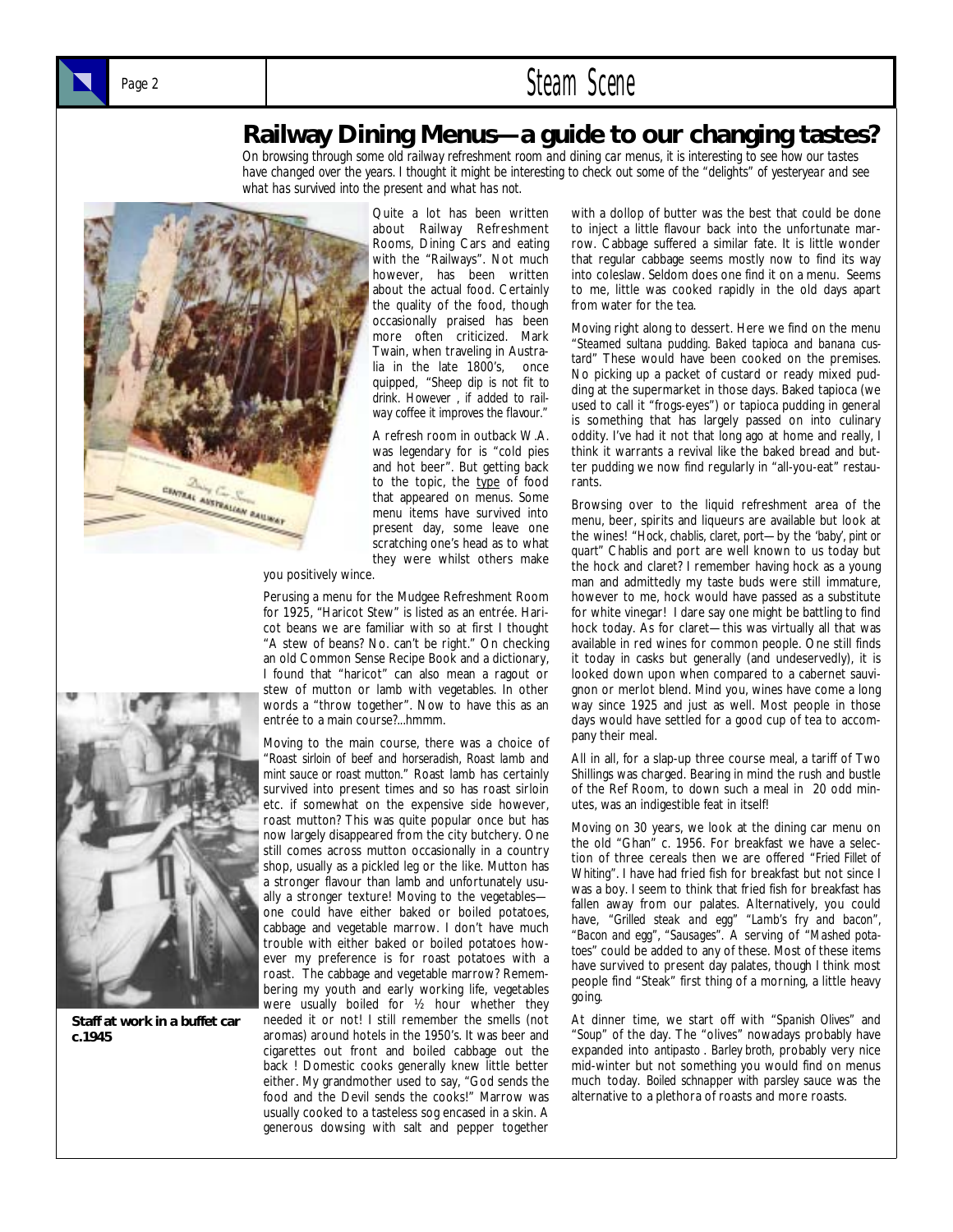### Volume 3 Issue 1 *Page 3*

Baked schnapper? - yes, but boiled? Uhh! Hopefully, they meant poached. In any case, I doubt if it was done with a subtle mix of garlic, herbs and white wine. With the roast we still find the alternative of either boiled or

baked potatoes and vegetables in season. Dessert sees us finishing off with *pears and cream* or *creamed rice.*  Both of these items have perhaps become passé when eating out though both have survived in domestic desserts. In concluding the meal, Commonwealth Railways caters to the simeon in us with a selection of nuts and raisins. *Cheese savoury* is also on offer.

Back to the Refreshment Room. At some stations, hampers were available to the traveller. These were in the form of baskets originally but later, cardboard boxes. Wandering down the list of contents of one of these I see listed *two slices of ham or ox tongue.* Ox tongue has largely passed the way of most offal with the younger generation. They generally turn their noses up at the very mention of say *lamb's brains* or *ox tongue.* 

I remember though as a young person, when offal was a regular part of the family diet, even ox tongue. Over the years, my wife has on occasion served me up a lashing of *hot tongue* to be followed by a generous serve of *"cold shoulder".* On checking the supermarket nowadays, you still come across "Brontë" lamb's tongues. I don't know who buys them but there must still be a solid base of little old pensioners still savouring the table fare of their youth and buying these delicasies. *Steak and kidney pie or pudding* was something that was a frequent guest of the country refresh room. I personally delight in it. You still find it cropping up occasionally on a club or boutique menu but it seems seldom to be purchased by anyone less than 30 years old.

I think it would be safe to say refreshment room and dining car menus of the past closely resembled the fare served from the middle class kitchen of their time. It was not adventurous. People of those times were seldom adventurous when it came to food. The food

### **The Great "Triple R"**

*The Railway Refreshment Room was an institution in itself within the monolith of the Railways. The following verse turned up in some papers of our late Secretary, Cliff Currell. Originally it appears to have been a song with chorus but what the song or tune was is unknown. The author is also unknown but I thought it appropriate as a follow-on to the previous article.* 

When I was a boy, my greatest joy, Was going away by train. In a corridor carriage, my parents' marriage Was lucky to stand the strain. My brother and I would demand a meat pie. Our mum would wish on a star, And Dad would say, that he blessed the day, They opened the great "Triple R" Yes, you could get piping hot coffee, tea or a toffee, Bacon and eggs or a cake, A sandwich or beer, all served with good cheer, Assorted cold lunch or a steak. When steam was king, the stations would ring, With a rush and the roar of the crowd. The great "Triple R" was known near and far,

revolution that came about largely with the influx of migrants to this country, was yet to find its place on the table of the mid-fifties. Folk were still eating largely what their parents and grand-parents had on their menus. *Eggs benedict* for breakfast or a *parmegiana* for dinner would have been seen as "foreign muck" (as my father termed it). Our palates were far less sophisticated then than they are now.

The menus served in buffet cars today still largely reflect what people eat at home even though, the buffet car offering is mass-produced. The "roasts" still appear but thanks to our more cosmopolitan mix "lasagne" and "quiche" and other items able to be reheated have been added. The premier train dining cars (e.g. The Queenslander) are certainly at least a cut above and have left the domestic table fare far behind. These meals are quite sophisticated and are certainly on a par with what one would expect to find when eating out. Meals nowadays are not quite so heavy as they used to be. And what of the *railway pie?*  I believe these originally were baked at Central station and despatched far and wide. An old pie-eater friend tells me they tasted much like the original Sergeant's pie. Such was their fame, when they died out, they were resurrected for NSWGR by David Hill. I suspect they were then produced by contractors. A railway pie today seems much the same as any other commercial offering. Never-theless they still serve to "fill a hole" when travelling by country train.

 So now we come to the end of this little by-way of the railways. Not an exhaustive study by any means but one whereby we might reflect on our past and recall what we ate. Sometimes we

relished it, sometimes we were aghast but always I am sure, we were thankful that we had something at all.





 Best value that money allowed. Be it at Binnaway small or flash Junee tall, Mt. Vic or old Broken Hill. When travelling by train, in the sun or the rain, At the great "Triple R" get your fill! At midnight or dawn on a cold frosty morn, At breakfast or dinner or tea. The ladies in grey, would brighten your day, Yes, they bring back fond memories for me. Now they've nearly all gone, but the legend lives on, Of golden days long in the past, When you could easily get by, on hot tea and a pie, And eat like each bite was your last!

**A view of the famous Junee Refresh Room in its hey-day, all set for table-service. Junee was famous for its breakfasts. This facility is now a privately operated cafe/restaurant.**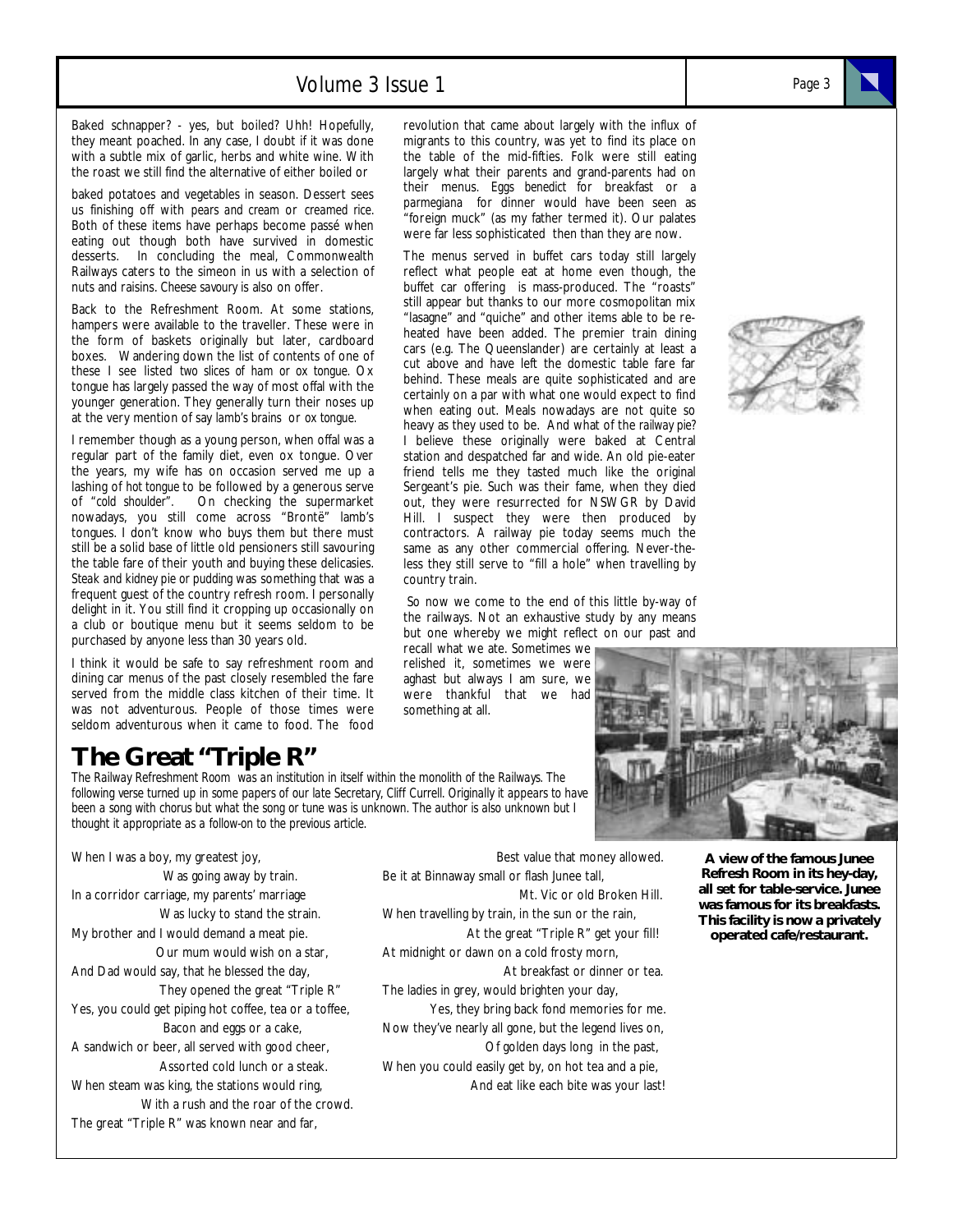



### **The Challenge—Every Visitor a Supporter**

*The following article is based on one that appeared in "Locomotive & Railway Preservation" in 1989. Although many years have intervened, the substance of the article is as relevant today as it was then. The American political scene is a different edifice to ours and so the notion of lobbying in their context does not quite apply here, never-the-less there are lessons to be learned. The article has been edited and amended to relate to local conditions.* 



**The pose of the tram crew looks decidedly somber as befitting a photo take of the early 1900's. It belies a readiness to engage the customer and make them part of the "show". (Photo, courtesy Peter Butler).** 



**A youngster helps the "old" conductor change the points. Hands-on experience gives connectedness to the museum.** 

Visitors are taxpayers, legislators levy and expend taxes and railway museums need government funds. Every visitor is a potential lobbyist for the railway museums and every railway museum should be seeking government appropriations.

In this country (Australia), the financial structure doesn't quite work that way. Governments here don't directly fund volunteer museums as a budgetary item. Mostly, funding is available through their agencies.

Both railway museums and taxpaying visitors seek to preserve the nation's cultural heritage. Legislators love to do what their constituents want. They also enjoy taking credit for significant allocations that develop areas, create employment, stimulate tourism and preserve the past. Government and local Members react to what people want. The only problem is, with a limited "money pie" they cannot satisfy

everybody. Rail and tramway museums can gobble up huge amounts of money yet despite the fact they give great value for every dollar invested, most live a hand to mouth existence. There is never enough money to go round. The reasons for this are many and varied, including the fact that perhaps there are too many in the rail heritage business.

Let us explore one facet however. Despite the fact that everybody is aware of railways, their day-today impact is far less now than it was generations ago. Not surprisingly though, there are still large numbers of people who have recollections of steam trains, trams or some other contact with the power of steam. They are aware of museums seeking to preserve that heritage and overall want to see them flourish. Yet, they do not beat a path to the Local Member's office demanding financial support for their favourite rail transport museum. So what's wrong?

Take a cold critical look at the rail and tramway museums you know. What happens to the visitor that is not a railway buff? Typically, he or she comes to the front gate, parks in a dusty parking lot and follows amateurish or aging signs alongside dead equipment. Rail museums like these can easily be seen as dust bowls for metal dinosaurs. They are filled with massive deteriorating objects that, except for their variance in size, do not seem particularly different from one another.

Rail and tram museums have to get "smart". "Smart" museums succeed primarily because they meet the needs not only of ardent rail fans but the needs of the average visitor as well. "Smart" museum personnel give their full attention to the visitors. Public relations are extremely important. It might be pleasant to talk to your fellow member but it is far more important to be talking to the visitor.

"Smart" museums have started installing automatic theatres and conducting self-guided tours that are of interest to a broad population. They emphasize sound, motion and human interest. "Smart" museums emphasize the human element of the museum experience. When a museum does this successfully, education and entertainment go hand-in-hand and friends are won.

What museums need are a lot of "Louies". *(Sorry, I can't seem to find an Australian equivalent. 'Museum mate' doesn't seem to fit. Ed.)* Louie has done more to convert the public to the concept of supporting rail and tram museums than anyone can imagine. Louie dramatically improved the quality of the visitor experience and didn't cost a cent! Louie volunteered his time and was willing to clone himself through boardsupported training and development programmes within the museum. Is Louie one particular fellow with a public relations bent? No, not at all! "Louie" is a whole way of thinking and acting. Every museum has "Louies" but often doesn't recognize them and put resources at their disposal.

The museum in which "Louie" was active had provided some very important tools to allow him to operate successfully. Firstly, it had a well established training programme for operating staff. It included not only car operation but training in preparing the museum for the public, scrubbing up, loading vending machines, sales technique, heritage rail knowledge and so on.

"Louie's" museum has further established a "host" policy in operations. Folk travel on rail/tramway museum vehicles because they want to, not because they have to. Further, museums should be in the business of engagement. Accordingly, old transport policies such as "*Don't speak to the driver"* are jettisoned in favour of greater communication between operators and travelers. The driver or conductor in particular, now become responsible for the visitor experience throughout the trip.

So what happens at a "smart" museum with trained "Louies"? There were signs from the moment the visitor arrived, that "Louie" was in charge. The parking lots were tidy and weed free. The iron "dinosaurs" and miscellaneous iron collection were away from the general view. The arrival gave an air of expectancy. If this initial impression was important, the next was especially so. The visitor met the ticketing agent. The agent warmly welcomed the visitor with a friendly patter. He knew the answers to the most frequent enquiries and gave the necessary information to enable the visitor to commence their visit knowing exactly what to expect and where to go. Some folk are born "people" interactive, some have to learn the skill and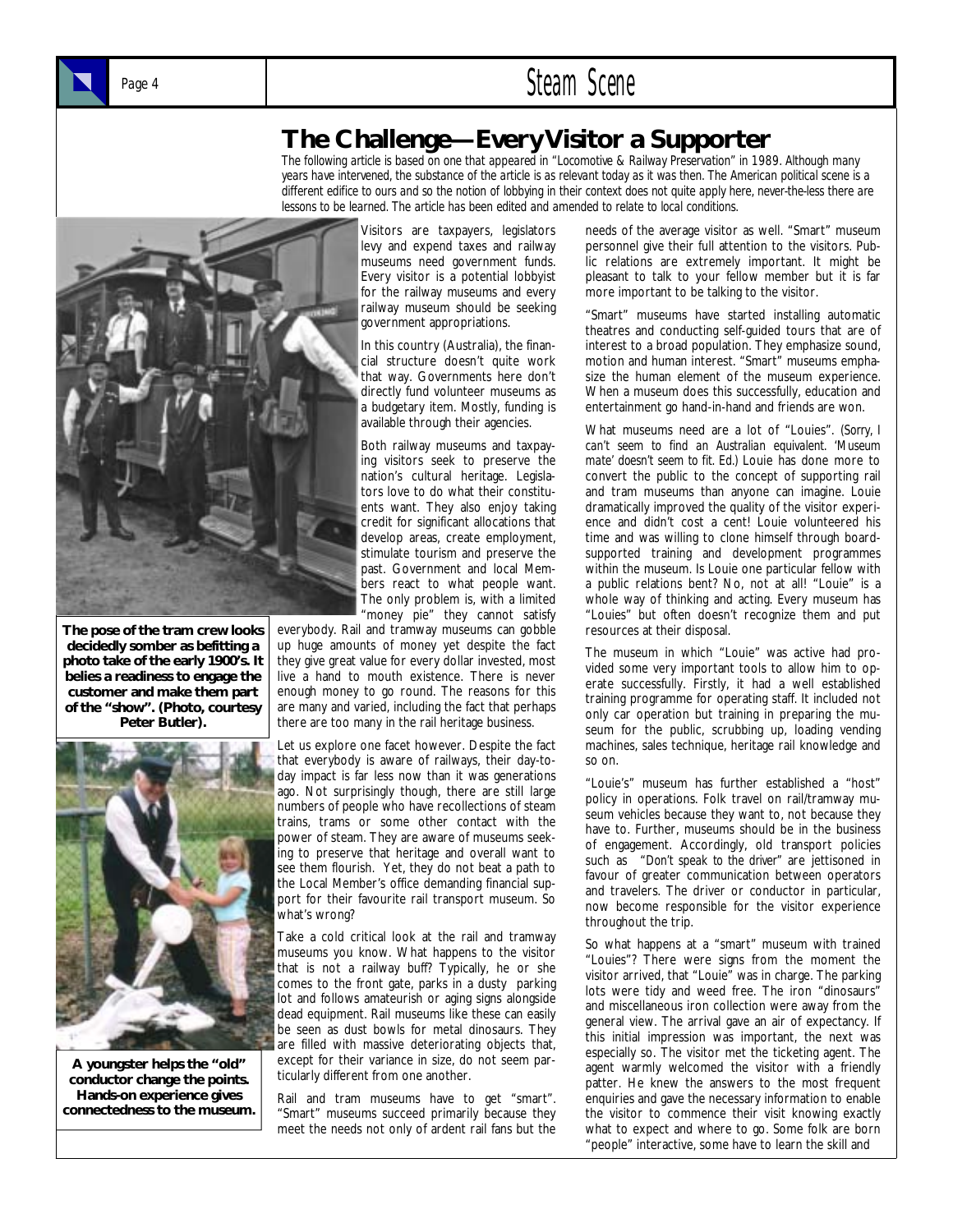a few should keep well away from it. Management must be alert to the skills of its volunteers, placing them appropriately. Everybody who interacted with visitors was uniformed and wore a name tag. They could answer any visitor query. No matter what the size of the group or how few might be traveling on a hot summer's day, all were attended to graciously and swiftly.

The ride was something else. It was the beginning of the bonding process between the visitor and the museum. As soon as a trip had arrived and goodbyes or further directions given, the crew's full attention was given to the next batch of travellers. The focus of the crew was on the visitors not chitchat between themselves. Older folk and young children were assisted aboard and "*Yes, you may leave your stroller over there...it will be quite secure*". Above all else the welcoming and patter never stopped. *"Hot day….where are you from…..are you local?"* Interestingly, it is amazing what information can be gleaned from these little exchanges. Information as to where the bulk of customers come from, how they come to know about the museum etc. can be a good source in gauging the effectiveness and direction of advertising. The "all aboards" were loud, dramatic and very friendly. Two or three quick safety rules (no horror stories) and then a description taking the visitor back to the past and telling them what they were going to experience. Enthusiasm for the ride permeated the atmosphere as though it was the first for the crew also. The crew was winning friends and influencing people. They shared the excitement and newness of the ride through the eyes of the visitor, personalizing the museum rather than institutionalizing it. There was banter between the crew. This extended to the traveller but never to the point of obtrusiveness.

"Louie" was the expert in "micro lobbying". In effect, he was preparing the psychological and emotional climate among large numbers of taxpayers for support of the unique endeavours of rail heritage museums. It became second nature to "Louie" to maintain strict standards for himself and others in areas such as cleanliness, timeliness, humour, enthusiasm for the subject and a personal interest in the safety and comfort of visitors. As a result, visitors found themselves treated to an experience far more delightful and informative then anything they had expected. They found that rail and tram museums were for everyone, not just for "rail fans".

Before the travellers left the tram, or at some other convenient point, Louie gave a talk about the line and the greatness of the tram industry. The talk was no anecdotal ramble, but a seamless construction that contained several key points. All the "Louies" of the museum knew the talk and presented it in their own personal style. A brief description of the equipment in which the visitors rode was also given. That wasn't the key point, however rare and beautiful the car may have been. It was a prop in the greater story about how railed transport changed and expanded people's lives from previous generations. In effect, how railed transport performed a social revolution. A lot of folk have never considered this aspect and it will be a revela-

tion. Before moving on, the visitor was told that the existence and work of the museum were products of their support and generosity. They were thanked for visiting and urged to tell their friends about their experience. Thus the conversion of every visitor to a supporter and potential lobbyist continued.

#### **ooo0ooo**

All museums face a shortage of funding with little or no money for capital works. As can be seen, with a little training of personnel and appropriate placement, the impact on people can be immeasurable. The lobbying for funding in this country may not be the same as in the States but never-the-less you do not know who the next visitor to your museum is going to be. It could well be a staffer to an agency that has funding available. Alternatively, you never know who some visitor is going to have at dinner the following night. It could well be someone who has influence in moneyed places. A pleasant experience at the museum by the host could well have indirect benefits for the museum. A tangible spin-off from a museum visitation would of course be very nice. In most cases however, it will probably be less dramatic. In any case, we should be striving to give visitors a memorable experience so that at the very least, they will be hearty supporters who will praise the museum and recommend it to all as an experience not to missed. Some might even make a regular donation!

At Valley Heights, our society and dare I suggest, our confreres at the museum, still have much to learn. Despite our society's 30 odd years operating experience at Parramatta Park, on looking back, I wince at some of our PR naivety and outright blunders. I recall an enquiry about membership once being greeted with "*Well, we only want workers!"* For all I know, the enquirer might have contributed handsomely in other ways e.g. with dollars! Not surprisingly, we have a different outlook nowadays though we can always do better. Perhaps we should formally train our up-front staff in presentation. We are not sure if the public leave the museum with a correct interpretation of what we are trying to present. The visitor book contains positive comments but still….

Harking back to the beginning of the article. The entrance to the museum gets better the closer to the visitors' centre one gets. Indeed it becomes quite attractive but the problem with keeping the "miscellaneous iron collection" out of sight still remains. The ticketing and sales area is good and improving with excellent potential. As with most volunteer works however, improvement takes a long time in coming. We still don't have a theatrette or major interactive displays. Tram crews actively engage with customers but perhaps we still talk too much between ourselves. The museum in general is a work in progress. It is easy to perhaps plateau out at a certain level and leave it at that. To go to a higher stage takes so much getting together. Despite all, we have learnt and are learning new ways. Through the experience of others and our own unique joint enterprise, we are presenting a museum of ongoing improvement and quality.



*(Continued)* Our "Louies" are not to the stage of the American recommendation but we are getting there in our own distinctive Aussie style.

*Original article written by Raymond E. Crappo, "Locomotive & Railway Preservation" magazine, Jan-Feb 1989. End stanza by Editor, Bruce Irwin.*